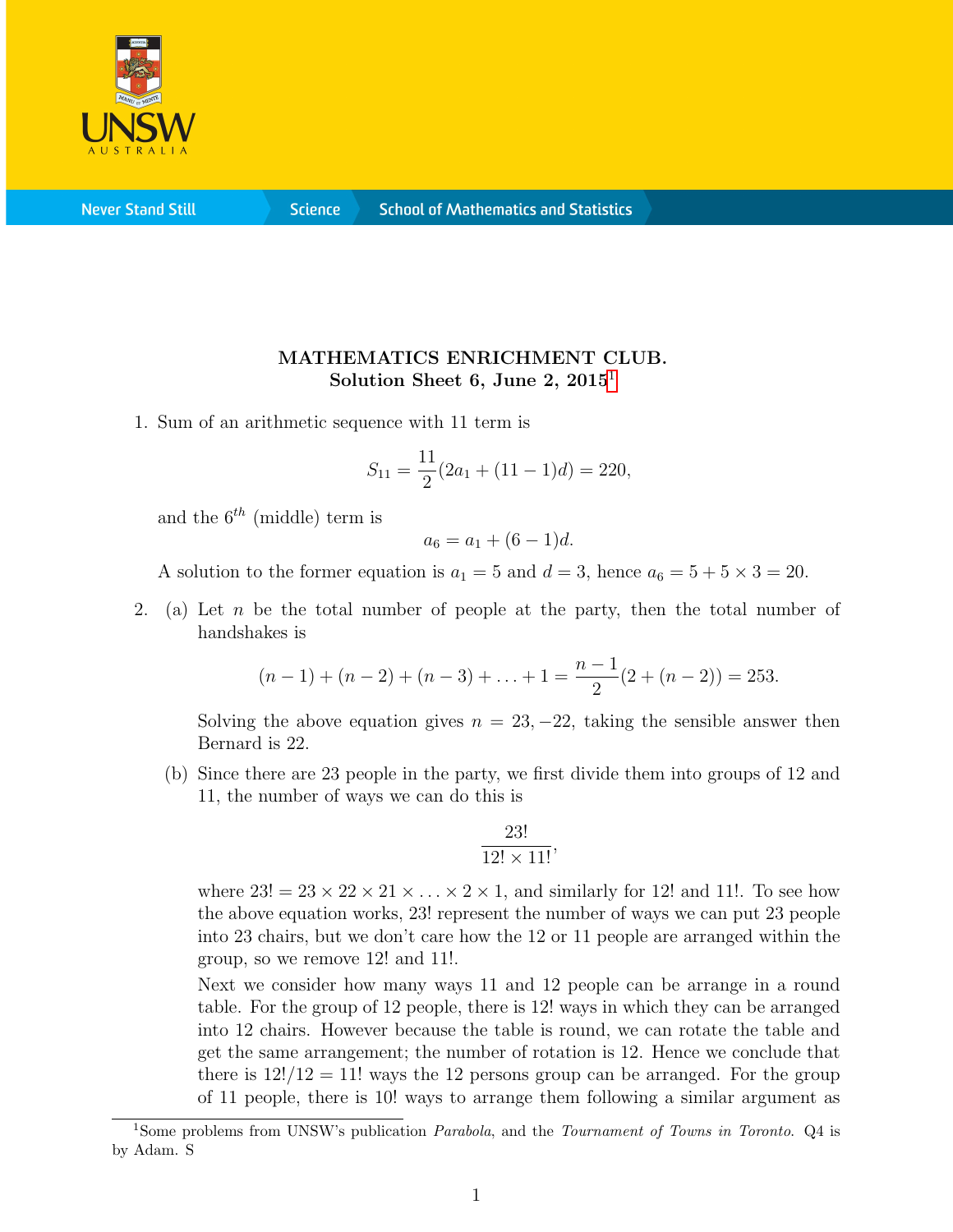the 12 group case. Thus we conclude the total number of ways Bernard can do this is  $\overline{a}$ 

$$
\frac{23!}{12! \times 11!} \times 11! \times 10! = \frac{23!}{12 \times 11}
$$

.

- 3. See senior 1.(b)
- 4. Let  $\triangle ABC$  be a isosceles triangle with base  $\angle BAC = \angle CBA = 72^{\circ}$ , D is the point of intersection between the bisector of  $\angle BAC$  and the line CB; see above
	- (a) Let  $x = a/b$ . By sum of angles of the triangle  $\triangle ADB$ ,  $\angle ADB = 72^\circ$ . Therefore, the triangles  $\triangle ACD$  and  $\triangle ADB$  are similar. Furthermore,  $\triangle CDA$  is isosceles, so that  $a = |AD| = |AB|$ . Now by ratios of similar triangles we have  $\frac{|AB|}{b} = \frac{a+b}{|AB|}$  $|AB|$ or  $\frac{a}{b} = \frac{a+b}{a}$  $\frac{1}{a}$ , which implies  $x = 1 + \frac{1}{x}$ . Solving for x gives  $\frac{a}{b} =$  $1+\sqrt{5}$  $\frac{\sqrt{5}}{2}$ .
	- (b) Let M be the midpoint of AC. Since  $\triangle ADC$  is isosceles, MD bisects ∠CDA so that  $\angle ADM = 54^\circ$ , and  $MA = \frac{1}{2}$ 2  $\int a+b$ a  $\setminus$ . Consider the triangle  $\triangle AMD$ , then

$$
\cos(36^\circ) = \frac{|AM|}{|AD|} = \frac{1/2 \times |CA|}{|AD|} = \frac{1}{2} \left(\frac{a+b}{a}\right).
$$

Now by using the similarity argument between  $\triangle ACD$  and  $\triangle ADB$  and the results of part  $(a)$ , we have

$$
\cos(36^\circ) = \frac{1}{2} \left( \frac{a+b}{a} \right) = \frac{1}{2} \left( \frac{a}{b} \right) = \frac{1+\sqrt{5}}{4},
$$

5. We can always pair up the divisors of a number x in such a way, that the product of the pair is equal to the number itself; for example the divisors of 4 are 1, 2 and 4, which can be paired up into  $\{1,4\}$  and  $\{2\}$ . In particular, note that if x has an odd number can be pared up mo  $\{1, 4\}$  and  $\{2\}$ . In particular, note<br>of divisors, then one of divisor must take the form of  $\sqrt{x}$ .

Suppose we have a number  $x$  with an odd number of even divisors and even number of odd divisors, then the total number of divisors of  $x$  must be odd. Hence one of the of odd divisors, then the total number of divisors of x must be odd. Hence one of the divisors of x is  $\sqrt{x}$  (and x is a perfect square). If x is odd, then all odd divisors of x must be paired with another odd divisor of x, and since  $\sqrt{x}$  is odd if x is, it follows must be paired with another odd divisor of x, and since  $\sqrt{x}$  is odd if x is, it follows that if we exclude  $\sqrt{x}$ , then there is an odd number of odd divisor of x we need to pair together; this is no possible, so  $x$  must be an even number.

Because x is even, so is  $\sqrt{x}$ . We can write  $\sqrt{x} = 2^k y$ , where y is an odd number. Then  $x = 2^{2k}y^2$ , and the odd divisors of x are the odd divisor of  $y^2$ . Since  $y^2$  is a perfect square and it is odd, using the same argument as the previous paragraph, the number of odd divisors of  $y^2$  can not be even. Therefore, no such x exist.

6. Statement *(iii)* is false. Because if we assume *(iii)* is true, then by statement *(ii)*,  $a + b = 3b + 5$  so that  $3b + 5$  is divisible by 3; (ii) is false. Also by statement (iv),  $7(a + b) - 6a$  is a prime, but  $7(a + b) - 6a$  is divisible by 3; (iv) is false. We have too many false statements if  $(iii)$  is true.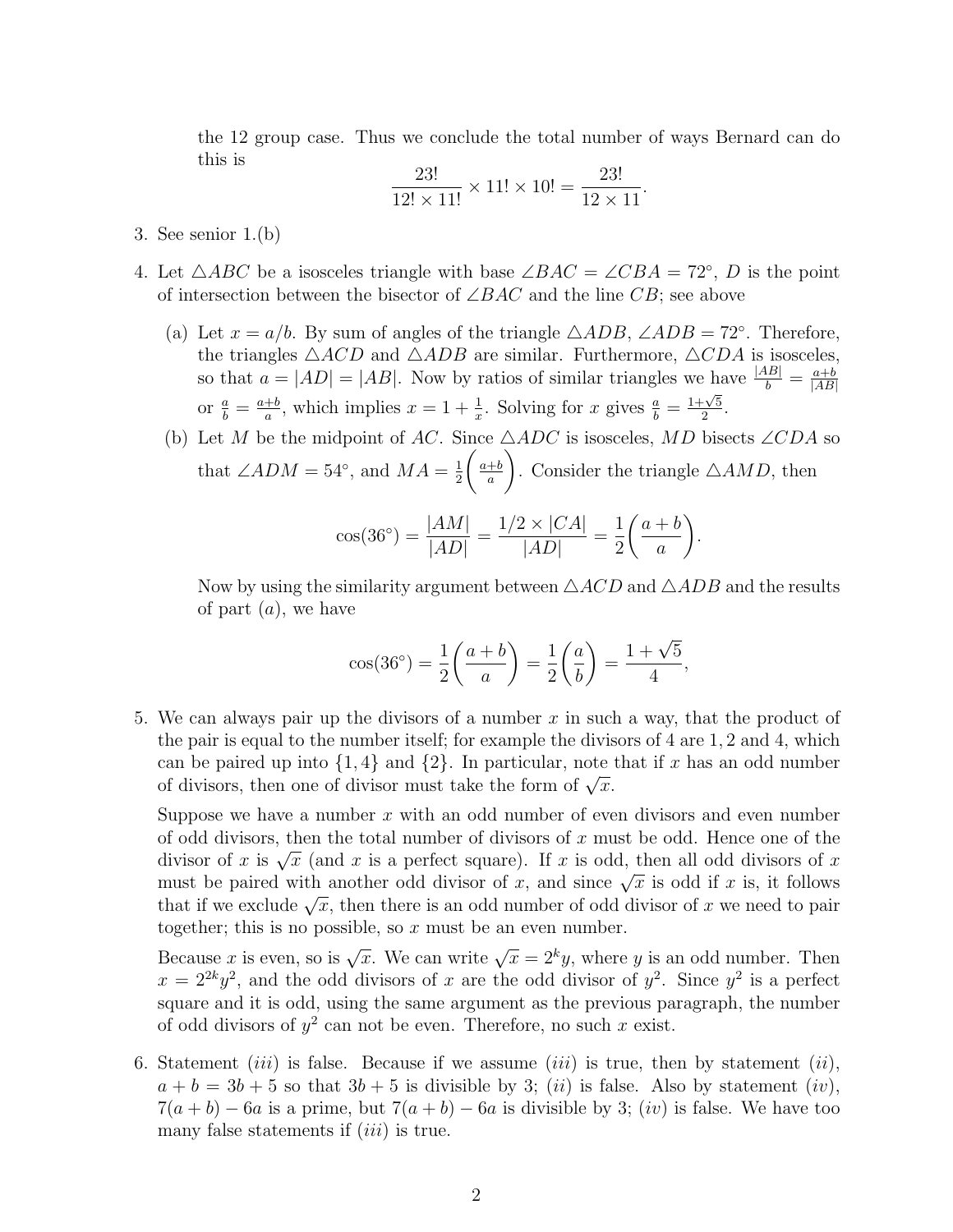By statements (i) and (ii),  $2b + 6$  is divisible by b. Therefore b is a divisor of 6; that is b is 1, 2, 3 or 6. By statement (ii) and (iv),  $9b + 5$  is a prime. Inserting the possible values of b into  $9b + 5$ , one sees that  $b = 2$  is the only solution.

## Senior Questions

- 1. (a) One way to do this is by polynomial long division [http://en.wikipedia.org/](http://en.wikipedia.org/wiki/Polynomial_long_division) [wiki/Polynomial\\_long\\_division](http://en.wikipedia.org/wiki/Polynomial_long_division), another way is by induction.
	- (b) Using part (a), we have  $a^{n} 1 = (a 1)(a^{n} + a^{n-1} + ... + a + 1)$ . Since  $a^{n} 1$  is prime, the only factor it can have is 1; we must have  $a - 1 = 1$ , so  $a = 2$ . Suppose *n* is not prime, then there are positive integers  $x > 1$  and  $y > 1$  such that  $n = xy$ . If we write  $a^n - 1 = a^{xy} - 1 = (a^x)^y - 1$ , then we can use the results of part  $(a)$  with  $a^x$  instead of a to obtain

$$
a^{n} - 1 = (a^{x})^{y} - 1 = (a^{x} - 1)[(a^{x})^{y} + (a^{x})^{y-1} + \ldots + a^{x} + 1].
$$

Because the LHS of the above equation is a prime, we can conclude (just as before) that  $a^x - 1 = 1$ , which means  $a^x = 2^x = 2$ ;  $x = 1$ , and we have a contradiction.

2. If A shoots C and hits, then B will shoot and hit A.

If A shoots B and hits, then A and C will dual it out. The probability of A winning is

$$
(0.5 \times 0.3)(1 + 0.5 \times 0.7 + (0.5 \times 0.7)^2 + (0.5 \times 0.7)^3 + ...) = 0.15 \left(\frac{1}{1 - 0.35}\right) \approx 0.23.
$$

If A misses the shot, then B will shoot and hit  $C$ , so A gets another shoot at B. The probability of A winning is then 0.3.

So A best strategy is to intentionally miss.

What happens if C's chance to hit is only  $40\%$ , would the answer be different?

3. Let

$$
f(x) = x^{2014} - 2x^{2013} + 3x^{2012} + \dots + 2013x^2 - 2014x + 2015
$$

We can write  $f(x)$  as

$$
f(x) = x^{2014} - x^{2013} + x^{2012} + \dots + 1
$$
  
\n
$$
- x^{2013} + x^{2012} - x^{2011} + \dots + 1
$$
  
\n
$$
+ x^{2012} - x^{2011} + x^{2010} + \dots + 1
$$
  
\n
$$
\vdots \qquad \vdots \qquad \vdots \qquad \vdots
$$
  
\n1

By noting that the series on each line of the above equation is a geometric sum of  $-x$ ,